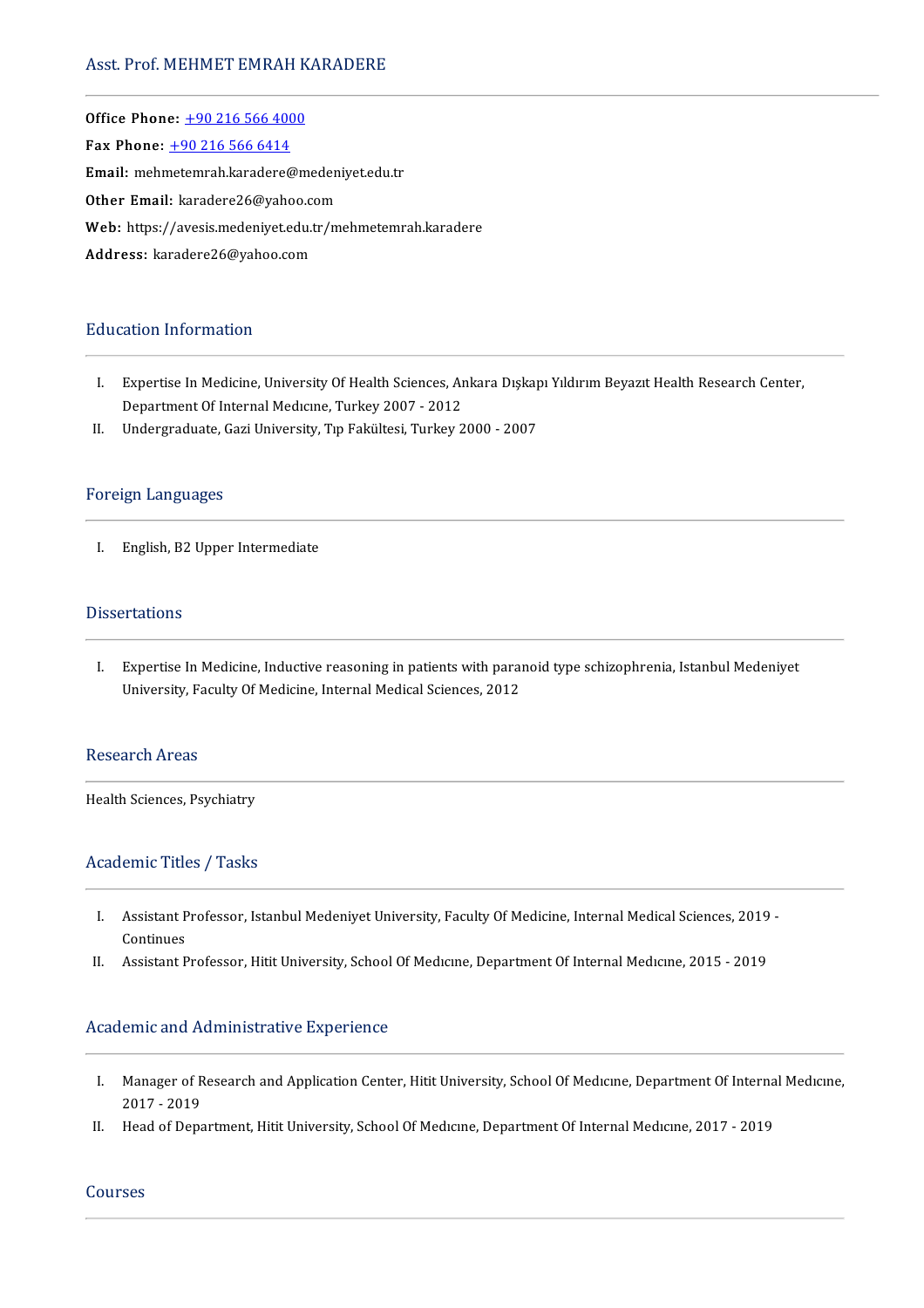# 1. Psychiarty, Undergraduate, 2020 - 2021<br>Articles Published in Journals That Entered SCI, SSCI and AHCI Indexes

| L.    | Factors Predicting the Effectiveness of Cognitive-Behavioral Group Therapy in the Treatment of       |
|-------|------------------------------------------------------------------------------------------------------|
|       | Obsessive-Compulsive Disorder                                                                        |
|       | Burhan H. S., Safak Y., KARADERE M. E., Turgal E., Ozdel K., Turkcapar M. H.                         |
|       | JOURNAL OF RATIONAL-EMOTIVE AND COGNITIVE-BEHAVIOR THERAPY, 2022 (Journal Indexed in SSCI)           |
| Н.    | Answer: Instrument Validation Is a Necessary, Comprehensive, and Permanent Process                   |
|       | KARADERE M. E., Cifteci K., YENİ ELBAY R., Yilmaz H., KARATEPE H. T.                                 |
|       | ALPHA PSYCHIATRY, vol.23, no.2, pp.91-92, 2022 (Journal Indexed in SCI)                              |
| III.  | Childhood trauma and its relationship with suicide probability and Self-Esteem: A case study in a    |
|       | university in Turkey                                                                                 |
|       | Ozakar Akca S., ÖZTAŞ SARI G., KARADERE M. E., Yazla Asafov E.                                       |
|       | PERSPECTIVES IN PSYCHIATRIC CARE, 2021 (Journal Indexed in SCI)                                      |
| IV.   | The Validity and Reliability of the Turkish Version of the Brief Irritability Test                   |
|       | KARADERE M. E., Cifteci K., YENİ ELBAY R., Yilmaz H., KARATEPE H. T.                                 |
|       | ALPHA PSYCHIATRY, vol.22, no.6, pp.318-323, 2021 (Journal Indexed in SCI)                            |
| V.    | Effectiveness of Acceptance and Commitment Therapy for Patients with Psychosis Being Monitored       |
|       | at a Community Mental Health Center: A Six-Month Follow-up Study                                     |
|       | Burhan H. S., KARADERE M. E.                                                                         |
|       | ALPHA PSYCHIATRY, vol.22, no.4, pp.206-211, 2021 (Journal Indexed in SCI)                            |
| VI.   | Evaluation of the retinal nerve fiber layer with optic coherence tomography in patients with alcohol |
|       | use disorder                                                                                         |
|       | Sahin T., Karadere M. E., Yildiz V., Cobanoglu E.                                                    |
|       | JOURNAL FRANCAIS D OPHTALMOLOGIE, vol.44, no.5, pp.665-669, 2021 (Journal Indexed in SCI)            |
| VII.  | THE PSYCHOLOGICAL EFFECTS OF COVID 19 ON MEDICAL AND NON-MEDICAL UNIVERSITY                          |
|       | <b>STUDENTS</b>                                                                                      |
|       | YENİ ELBAY R., Yilmaz H., Cifteci K., KARADERE M. E.                                                 |
|       | PSYCHIATRIA DANUBINA, vol.33, pp.126-131, 2021 (Journal Indexed in SCI)                              |
| VIII. | Depression, anxiety, stress levels of physicians and associated factors in Covid-19 pandemics        |
|       | Elbay R., Kurtulmus A., Arpacioglu S., Karadere E.                                                   |
|       | PSYCHIATRY RESEARCH, vol.290, 2020 (Journal Indexed in SCI)                                          |
| IX.   | The efficacy of cognitive behavioral group therapy in women with obesity antidepressant treatment    |
|       | KARADERE M. E., Yazla E., Burhan H. S., Turgal E., Kuru T., Turkcapar M. H.                          |
|       | ANADOLU PSIKIYATRI DERGISI-ANATOLIAN JOURNAL OF PSYCHIATRY, vol.21, no.3, pp.269-276, 2020 (Journal  |
|       | Indexed in SCI)                                                                                      |
| X.    | Retinal Nerve Fiber Layer Thickness in Opioid Abusers                                                |
|       | KARADERE M. E., Sahin T., Cobanoglu E., Yildiz V.                                                    |
|       | PSYCHIATRY AND CLINICAL PSYCHOPHARMACOLOGY, vol.30, no.4, pp.369-373, 2020 (Journal Indexed in SCI)  |
| XI.   | Reliability and Validity of a Turkish Version of the Acceptance and Action Diabetes Questionnaire.   |
|       | Karadere M. E., Yavuz K., Asafov E., Küçükler F.                                                     |
|       | Psychiatry investigation, vol.16, pp.418-424, 2019 (Journal Indexed in SCI)                          |
| XII.  | The Effect of Religious Belief and Forgiveness on Coping with Diabetes.                              |
|       | Yazla E., Karadere M. E., Küçükler F., Karşıdağ Ç., İnanç L., Kankoç E., Dönertaş M., Demir E.       |
|       | Journal of religion and health, vol.57, pp.1010-1019, 2018 (Journal Indexed in SSCI)                 |
| XIII. | Turkish Version of Acceptance and Action Questionnaire-II (AAQ-II): A reliability and Validity       |
|       | Analysis in Clinical and Non-Clinical Samples                                                        |
|       | Yavuz F., Ulusoy S., Iskin M., Esen F. B., Burhan H. S., Karadere M. E., Yavuz N.                    |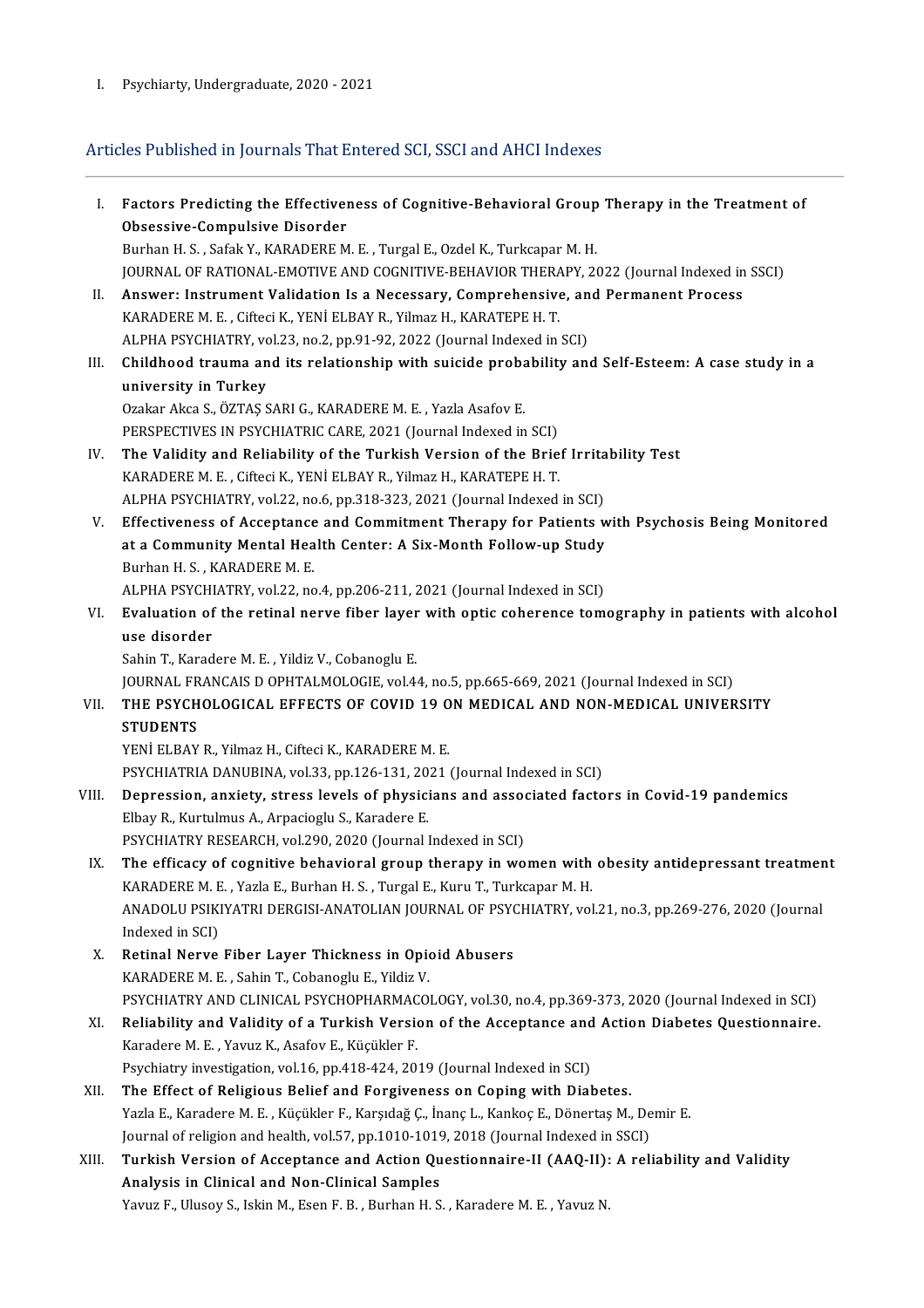KLINIK PSIKOFARMAKOLOJI BULTENI-BULLETIN OF CLINICAL PSYCHOPHARMACOLOGY, vol.26, no.4, pp.397-408,<br>2016 (Jaurnal Indoved in SCI) KLINIK PSIKOFARMAKOLOJI B<br>2016 (Journal Indexed in SCI)<br>Comparison of personality KLINIK PSIKOFARMAKOLOJI BULTENI-BULLETIN OF CLINICAL PSYCHOPHARMACOLOGY, vol.26<br>2016 (Journal Indexed in SCI)<br>XIV. Comparison of personality beliefs between depressed patients and healthy controls.<br>XIV. Comparison of perso

- 2016 (Journal Indexed in SCI)<br>XIV. Comparison of personality beliefs between depressed patients and healthy controls.<br>Yucens B., Kuru E., Safak Y., Karadere M. E. , Turkcapar M. Comparison of personality beliefs between depressed patients and<br>Yucens B., Kuru E., Safak Y., Karadere M. E. , Turkcapar M.<br>Comprehensive psychiatry, vol.55, pp.1900-5, 2014 (Journal Indexed in SCI)<br>The effectiveness of s Yucens B., Kuru E., Safak Y., Karadere M. E. , Turkcapar M.<br>Comprehensive psychiatry, vol.55, pp.1900-5, 2014 (Journal Indexed in SCI)<br>XV. The effectiveness of cognitive behavioral group psychotherapy for obsessive-compuls
- Comprehensive psychiatry, vol.55, pp.1900-5, 2014 (Journal Indexed in SCI)<br>The effectiveness of cognitive behavioral group psychotherapy for<br>Safak Y., Karadere M. E. , Ozdel K., Ozcan T., Türkçapar M., Kuru E., Yücens B.<br>T The effectiveness of cognitive behavioral group psychotherapy for obsessive-compulsive dis<br>Safak Y., Karadere M. E. , Ozdel K., Ozcan T., Türkçapar M., Kuru E., Yücens B.<br>Turk psikiyatri dergisi = Turkish journal of psychi Turk psikiyatri dergisi = Turkish journal of psychiatry, vol.25, pp.225-33, 2014 (Journal Indexed in SSCI)<br>Articles Published in Other Journals

rticles Published in Other Journals<br>I. Turkish Version of the Forms of Responding to Self-Critical Thoughts Scale (FoReST): A Reliability<br>2nd Validity Analysis aver Nap Clinical Samples Turkish Version of the Forms of Responding to<br>and Validity Analysis over Non-Clinical Samples<br>KARADERE M.E. Burban H.S. Turkish Version of the Form<br>and Validity Analysis over I<br>KARADERE M. E. , Burhan H. S.<br>PSYCHIATPY AND PEHAVIOPA and Validity Analysis over Non-Clinical Samples<br>KARADERE M. E. , Burhan H. S.<br>PSYCHIATRY AND BEHAVIORAL SCIENCES, vol.11, no.1, pp.57-62, 2021 (Journal Indexed in ESCI)<br>Poliability and Validity Study of the Turkich Version I . RARADERE M. E. , Burhan H. S.<br>PSYCHIATRY AND BEHAVIORAL SCIENCES, vol.11, no.1, pp.57-62, 2021 (Journal Indexed in ESCI)<br>II. Reliability and Validity Study of the Turkish Version of the Acceptance and Action Questionna PSYCHIATRY AND BEH<br>Reliability and Valid<br>University Students<br>Kuru T. Karadare M. E Kuru T., Karadere M. E., Burhan H., Safak Y. PSYCHIATRY AND BEHAVIORAL SCIENCES, vol.11, no.1, pp.18-24, 2021 (Journal Indexed in ESCI) III. Investigation of the factors affecting the cognitive test anxiety in university students PSYCHIATRY AND BEHAVIORAL SCIENCES, vol.1<br>Investigation of the factors affecting the co<br>Burhan H. S. , KARADERE M. E. , Safak Y., Kuru T.<br>DUSUNEN ADAM JOURNAL OF RSYCHIATRY AND DUSUNEN ADAM-JOURNAL OF PSYCHIATRY AND NEUROLOGICAL SCIENCES, vol.33, no.3, pp.254-260, 2020<br>(Journal Indexed in ESCI) Burhan H. S. , KARADERE<br>DUSUNEN ADAM-JOURNA<br>(Journal Indexed in ESCI)<br>Annligation of a Thoron DUSUNEN ADAM-JOURNAL OF PSYCHIATRY AND NEUROLOGICAL SCIENCES, vol.33, no.3, 1<br>(Journal Indexed in ESCI)<br>IV. Application of a Therapy Program to Psychotic Cases for Treatment Adherence<br>Agafou E.V. Kanadara M.E. Ölgüm H.J. (Journal Indexed in ESCI)<br>**Application of a Therapy Program t**<br>Asafov E. Y. , Karadere M. E. , Ölçüm H. İ.<br>Bilissel Douranucu Belisterani ve Arastr Application of a Therapy Program to Psychotic Cases for Treatment Adherence<br>Asafov E. Y. , Karadere M. E. , Ölçüm H. İ.<br>Bilişsel Davranışçı Psikoterapi ve Araştırmalar Dergisi, vol.8, no.2, pp.94-98, 2019 (Other Refereed N Asafov E.<br>Bilişsel Da<br>Journals)<br>Assosiati Bilișsel Davranışçı Psikoterapi ve Araştırmalar Dergisi, vol.8, no.2, pp.94-98, 2019 (Other Refereed National<br>Journals)<br>V. Association Between Anxiety and Depression and Needs of Patient Families in Cardiovascular<br>Sungery Journals)<br>Association Between Anxiety<br>Surgery Intensive Care Unit<br>Olaum H. L. Ozsen K. Diken D. L Association Between Anxiety and Depression and N<br>Surgery Intensive Care Unit<br>Olcum H. I. , Ozsen K., Diken D. I. , Yazla E., KARADERE M. E.<br>JOUPMAL OF MEDICAL AND SURCICAL INTENSIVE CARE M Surgery Intensive Care Unit<br>Olcum H. I. , Ozsen K., Diken D. I. , Yazla E., KARADERE M. E.<br>JOURNAL OF MEDICAL AND SURGICAL INTENSIVE CARE MEDICINE, vol.9, no.3, pp.63-67, 2018 (Journal Indexed<br>in ESCD Olcum H<br>JOURNAI<br>in ESCI)<br>Adantat JOURNAL OF MEDICAL AND SURGICAL INTENSIVE CARE MEDICINE, vol.9, no.3, pp.63-67, 2018 (Journal Indexed<br>in ESCI)<br>VI. Adaptation, validity and reliability of the Leahy Emotional Schema Scale Turkish version based on<br>Turkish U in ESCI)<br>VI. Adaptation, validity and reliability of the Leahy Emotional Schema Scale Turkish version based on<br>Turkish University students and workers Yavuz K.F., Türkçapar M.H., Demirel B., Karadere E. Dusunen Adam, vol.24, no.4, pp.273-282, 2011 (Refereed Journals of Other Institutions)

# Books&BookChapters

I. Yeme Bozukluklarında Bilişsel Davranışçı Terapi **Marader Bozuklu**<br>Karadere M. E.<br>in: Cosuklukter Yeme Bozukluklarında Bilişsel Davranışçı Terapi<br>Karadere M. E.<br>in: Çocukluktan Yetişkinliğe Yeme Bozuklukları ve Terapileri, Halil Kara,Sema Türkoğlu Dikmen, Editor,<br>Akademisyon Kitabevi, İstanbul, pp.1.326.2020 Karadere M. E.<br>in: Çocukluktan Yetişkinliğe Yeme Bozuklukları v<br>Akademisyen Kitabevi, İstanbul, pp.1-326, 2020 Akademisyen Kitabevi, İstanbul, pp.1-326, 2020<br>Citations

I. Total Citations (WOS): 186